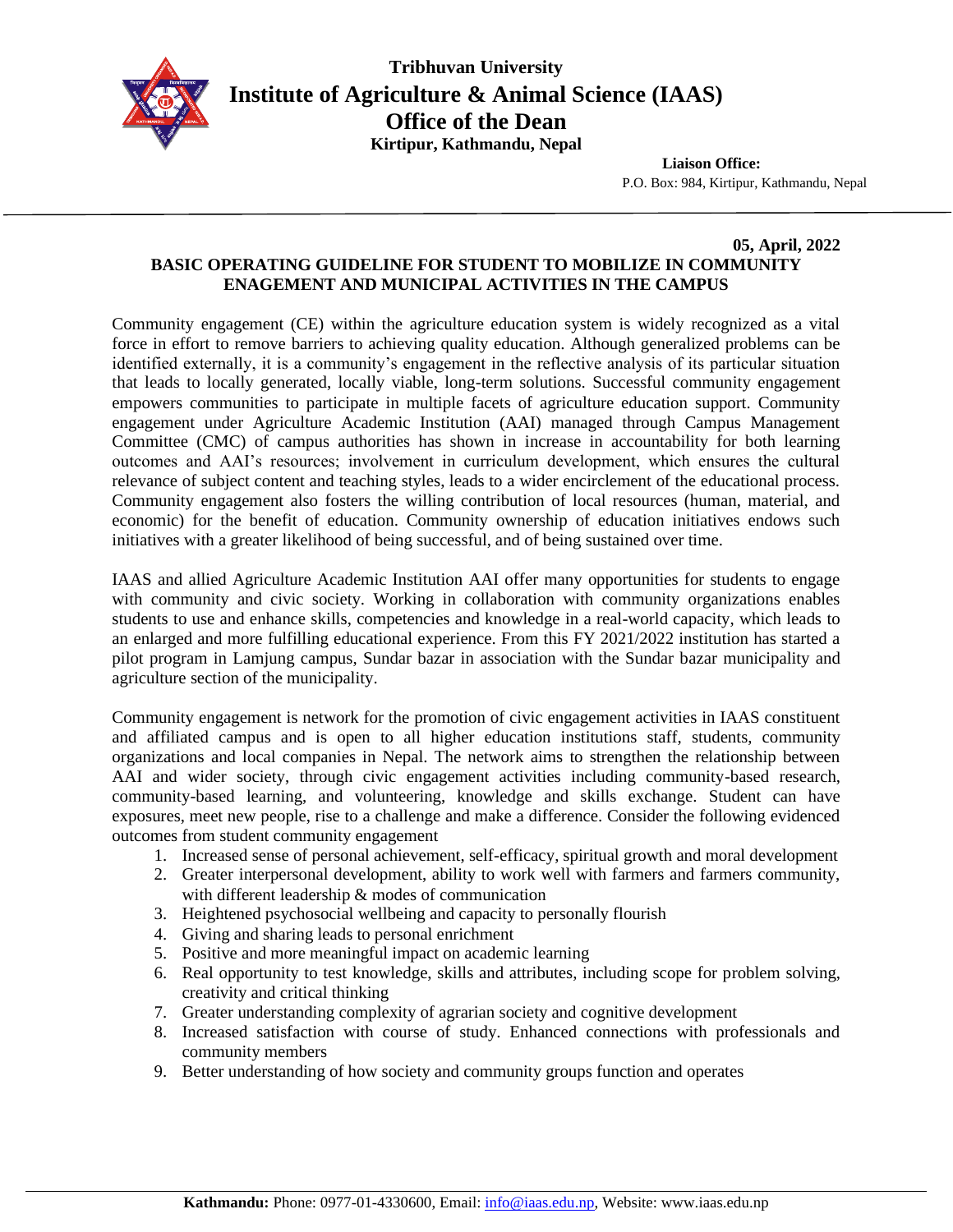

**Tribhuvan University Institute of Agriculture & Animal Science (IAAS) Office of the Dean Kirtipur, Kathmandu, Nepal**

**Liaison Office:**

P.O. Box: 984, Kirtipur, Kathmandu, Nepal

- 10. Stronger relationships with farmers, peers and faculty staff; connection with academic and social environment
- 11. Increased understanding of the facets of service: Justice, compassion, diversity and social responsibility;
- 12. Augmented citizenship skills and greater involvement in community service after graduation

The first step to students has to contact a designated staff and faculty Social Welfare Coordinator under the supervisor of RD-TEC or research and development unit of the campus to get specific direction, they may already have suitable contacts and community engagement projects in motion, which you could join. For example, four of IAAS' constituent campuses have dedicated research and development unit (RD-TEC-Lamjung, R-TEC-Rampur, RD-TEC-Gauradaha, RMC-Paklihawa Campus). Research and development unit of respective campuses are supposed to manage personnel equipped to support and direct student engagement activities and projects. Modules with a community-based learning element are available to students documented by campus, which enables module specific community engagement to enhance the academic learning experience. Consider following of the things when facilitating learning with community engagement activities, community engagement must not;

- a) Increase burden on the poor, marginal people
- b) Reinforces gender inequities in the individual group or in the organization
- c) Be short-term, one-time commitments with farming communities
- d) Promotes harassment and violence in the individual, group and organization
- e) Favors based activities in the farming communities

The nine areas and the corresponding steps of community engagement are follows:

- 1. **Agenda**: Engagement changes the choice and focus of community engagement activities, how they are initiated, and their potential to obtain funding. New areas for collaboration could be identified, and funding that requires community engagement becomes accessible through the community.
- 2. **Design and delivery**: Improvements to study design, tools, interventions, representation/participation, data collection and analysis, communication, and dissemination can be implemented.
- 3. **Implementation and change**: Improvements can be made in the way research findings are used to bring about change (e.g., through new or improved package of practices (PoP) services, policy, innovation, modules, professional practices),
- 4. **Ethics**: Engagement creates opportunities to improve the consent process, identify ethical pitfalls, and create processes for resolving ethical problems when they arise.
- 5. **The public involved in the activities**: The knowledge and skills of the public involved in the project can be enhanced, and their contributions can be recognized.
- 6. **Academic partners**: Academic partners can gain enhanced understanding of the issue under study and appreciation of the role and value of community involvement, which sometimes result in direct career benefits.
- 7. **Individual research participants**: Improvements in the way studies are carried out can make it easier to participate in them and bring benefits to participants.